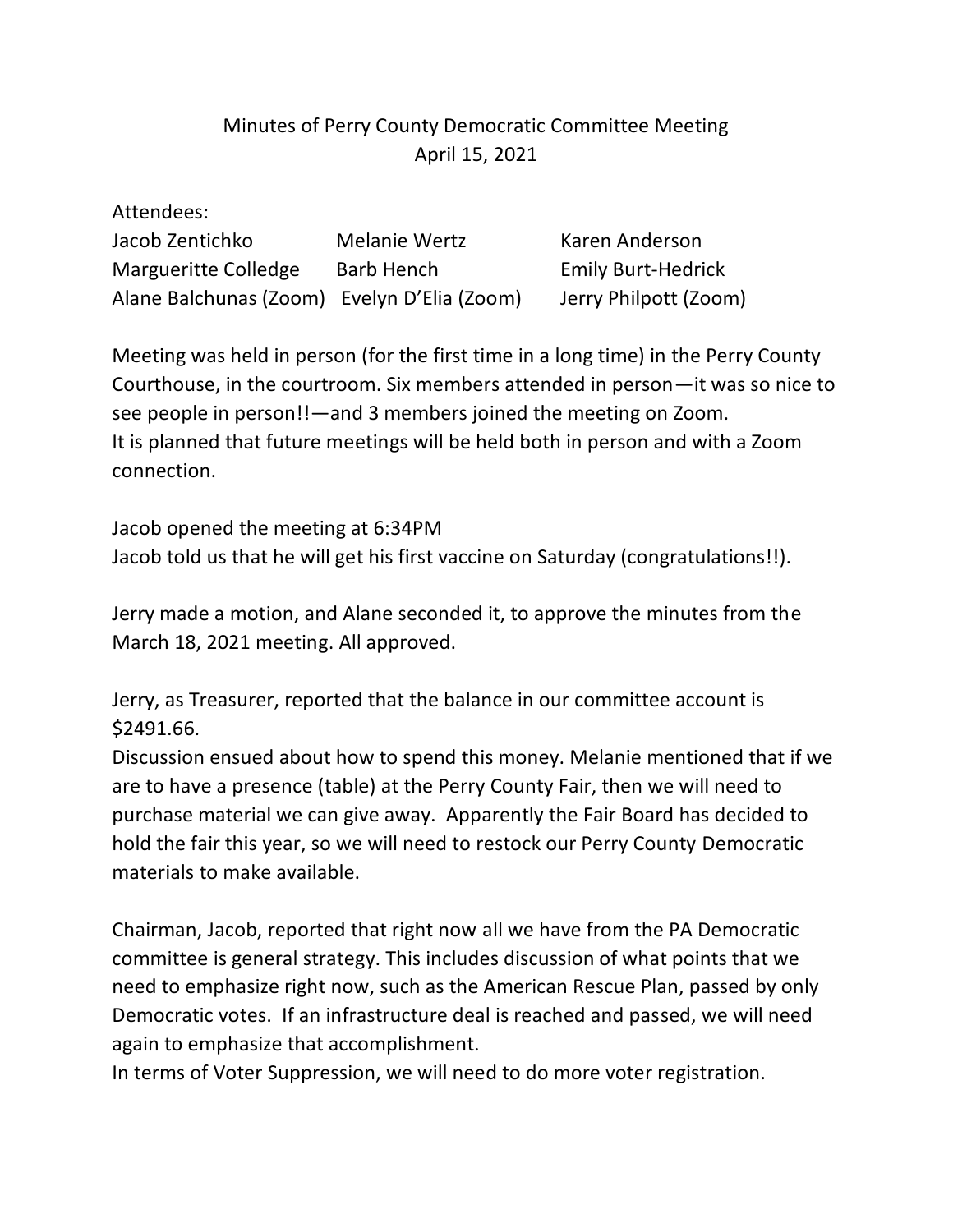Jacob has been reviewing the outcomes of the State Senate meetings on "Election Integrity". These have been recorded and are on a website.

Karen mentioned that she had brought up, at a recent Commissioner meeting, the issue of "election integrity". The Commissioners stated that they had not been consulted to give input to the State Senate Committee. But rather, the county Election head, Bonnie, had given input.

SECA (the organization of County government), has stated that 100% of PA counties has given positive feedback on the question of mail-in ballots.

Jacob talked about coordination of efforts to defeat/replace Fred Keller as 12th District representative in Federal Congress. There is a Facebook group that is meeting bi-weekly. This is a group of Democratic committee members from all counties in the 12th district. Currently they are gathering lists of local publications in order to do Letters to the Editor. Jacob would like someone besides himself to be the Perry Cty representative on this FB group for the meetings. Right now there is no named FB group; it is coordinated by email. They meet every other Saturday. Karen Anderson expressed some interest in representing Perry County, but needs more information. Jacob will put all the information about the 12<sup>th</sup> District Democrats in to an email and send to all, asking for volunteers.

## Old Business

Jacob discussed a potential Campaign Finance Reform Amendment to the Federal Constitution. If such an amendment were passed and added to the Constitution, then Congress would have the right to limit campaign spending. This is, of course, an effort that arose from the Citizens United Supreme Court ruling. Passing and adopting such an amendment would only be the first step in controlling campaign spending. If the amendment were adopted, then Congress would have to pass a law limiting spending.

Jacob proposed that at the next meeting, the Committee will vote on an endorsement of the proposed Campaign Finance Reform amendment. Jacob will send out the proposed language for all to read before the next meeting.

The call for Poll workers for the May 18 primary was cited on the "Perry County Democrats" Facebook community page page.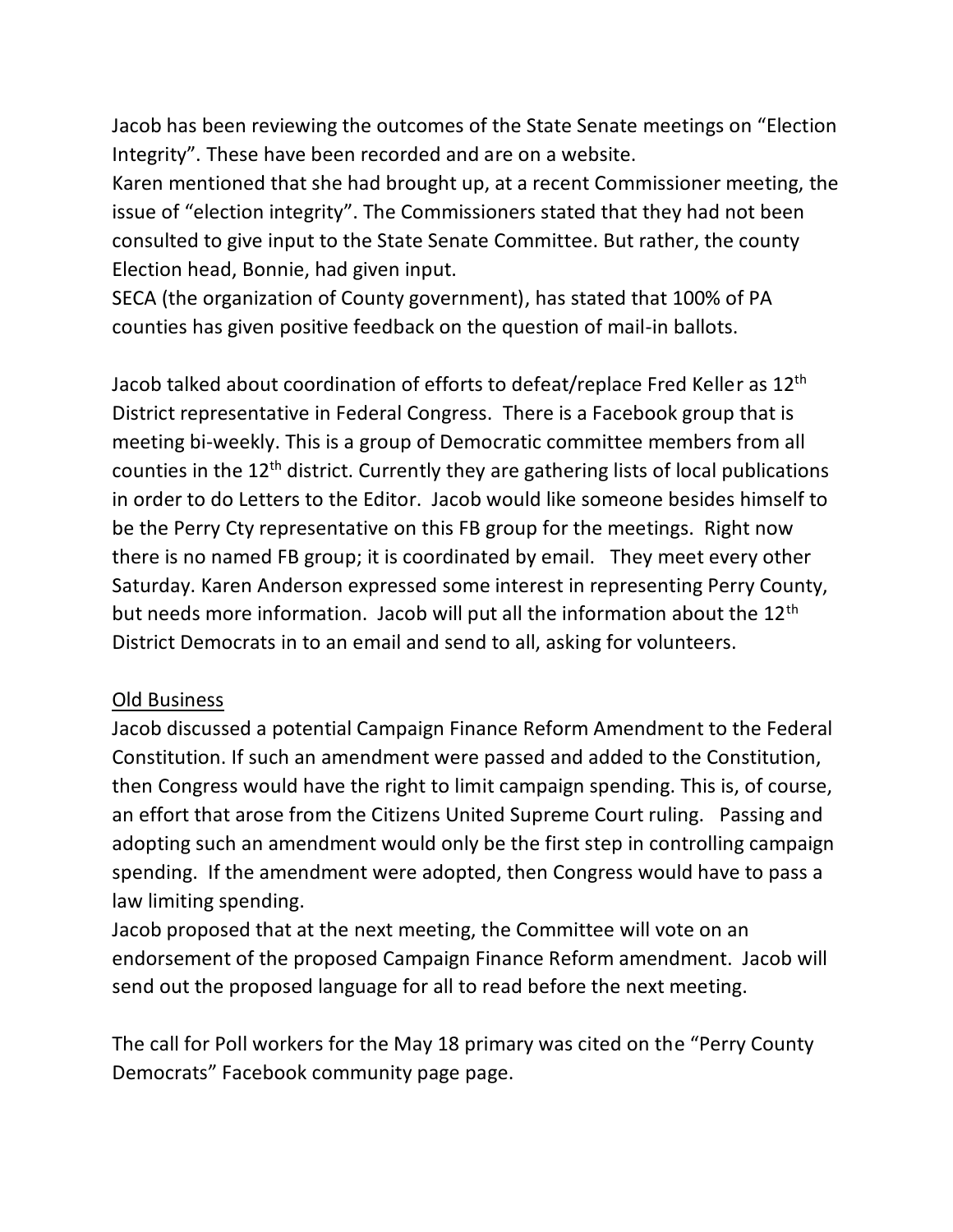New Business

Jacob asked that if anyone wishes the Perry County Democratic Committee to coordinate with regional groups, then please let us know. The group should have a specific agenda, so that we can stay focused.

Canal Day in Newport is to be the first Saturday in October, 2021. It costs \$25 to have a table, from which we can hand out Democratic materials. Jacob will send in an application for us to have a table.

Perry County Fair, this summer, will be held. Melanie got a lot of supplies from Mark, such as displays and flags, but not the kind of materials that we would give as handouts at the Fair or at Canal Day. We do not have any pins or bags or such.

Jacob will contact the judicial candidates that we are working with, to see if they have any handouts we could give out.

We discussed the PA Constitutional Amendments, which will be voted on during the Primary on May 18. These include amendments to limit the Emergency authority of the governor. The "Perry County Democrats" Facebook community page has a guide on voting on these Amendments. Also the League of Women Voters (LWV), at <Vote411.org>, has detailed information about these amendments. Go to that website, then "My Races", to find the information.

Melanie got a call from George Scott recently. He wishes to make a donation to our Committee, but he could not figure out how to donate. Right now the only way to donate is through Act Blue. Melanie asked Jacob to include on the "Perry County Democrats" community Facebook page the mailing address of our Committee post office box, so that anyone who wishes to donate via check, can send a check that way.

The committee discussed a concern that there are two political flags on display at houses, in New Bloomfield, that say "F\*CK BIDEN". One is next to the elementary school, and one is next to the house where Steve and Cindy Naylor's grandchildren are babysat. Steve went, in military uniform, to knock on the door